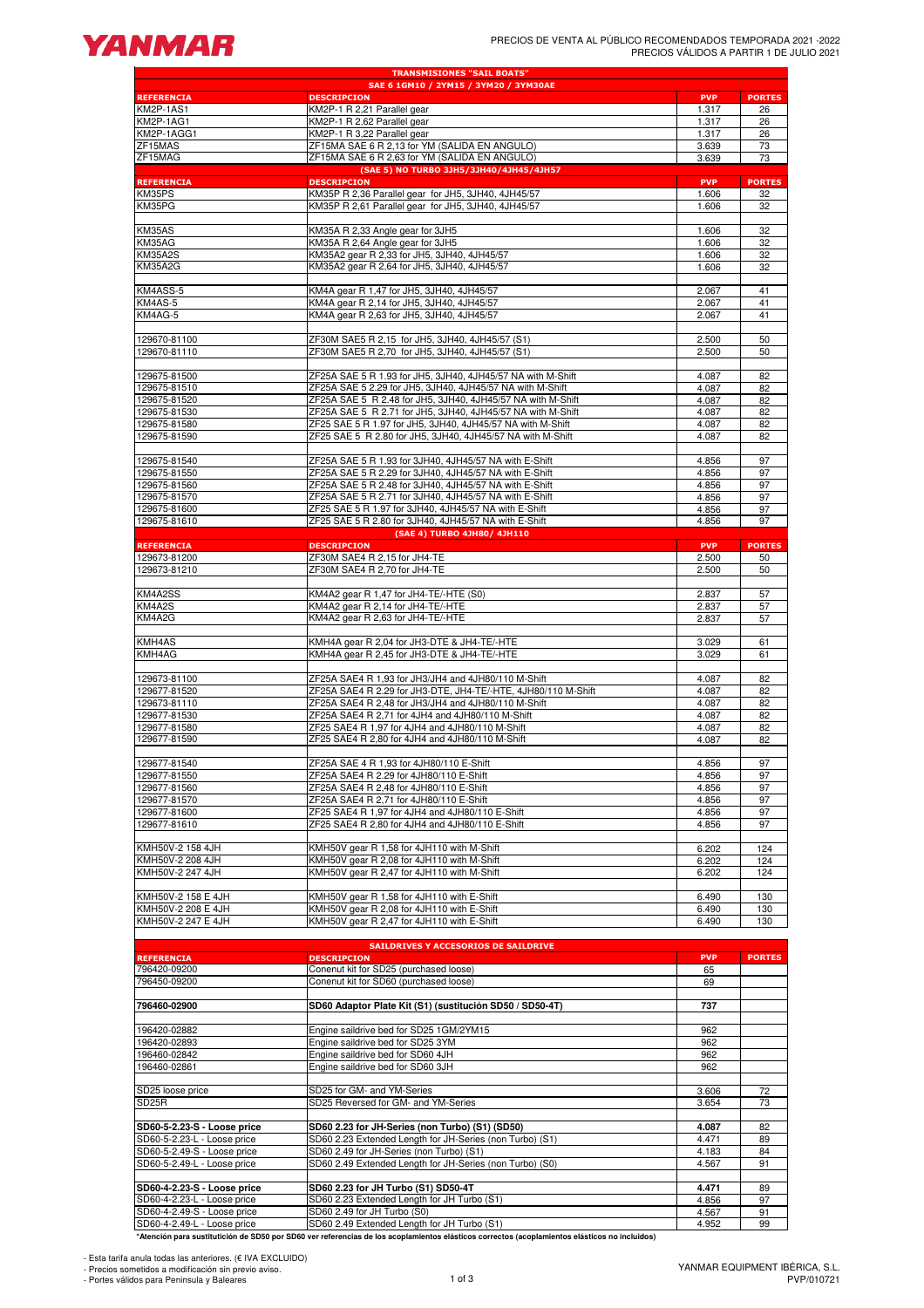# **YANMAR**

|                                          | <b>TRANSMISIONES "POWER BOATS"</b>                                               |                |               |
|------------------------------------------|----------------------------------------------------------------------------------|----------------|---------------|
| <b>REFERENCIA</b>                        | <b>DESCRIPCION</b>                                                               | <b>PVP</b>     | <b>PORTES</b> |
| KMH50A-3 167 4LV                         | KMH50A3-M-4LV 1.67 for 4LV series (S0)                                           | 3.404          | 68            |
| KMH50A-3 213 4LV                         | KMH50A3-M-4LV 2.13 for 4LV series (S0)                                           | 3.404          | 68            |
| KMH50A-3 243 4LV                         | KMH50A3-M-4LV 2.43 for 4LV series (S0)                                           | 3.404          | 68            |
|                                          |                                                                                  |                |               |
| KMH50A-LP 1.67                           | KMH50A RR 1.67 for 6LP-STP2                                                      | 3.442          | 69            |
| KMH50A-LP 2.13                           | KMH50A RR 2.13 for 6LP-STP2                                                      | 3.442          | 69            |
| KMH50A-LP 2.43                           | KMH50A RR 2.43 for 6LP-STP2                                                      | 3.442          | 69            |
| KMH50A 167 E 8LV                         | KMH50A-LV RR 1.67 for 8LV serie                                                  | 3.740          | 75            |
| KMH50A 213 E 8LV                         | KMH50A-LV RR 2.13 for 8LV serie                                                  | 3.740          | 75            |
| KMH50A 243 E 8LV                         | KMH50A-LV RR 2.43 for 8LV serie                                                  | 3.740          | 75            |
|                                          |                                                                                  |                |               |
| KMH50A-3 167 E 4LV                       | KMH50A3-E-4LV 1.67 for 4LV series (S0)                                           | 3.788          | 76            |
| KMH50A-3 213 E 4LV                       | KMH50A3-E-4LV 2.13 for 4LV series (S0)                                           | 3.788          | 76            |
| KMH50A-3 243 E 4LV                       | KMH50A3-E-4LV 2.43 for 4LV series (S0)                                           | 3.788          | 76            |
|                                          |                                                                                  |                |               |
| KMH50AG-LH                               | KMH50A RR 2.43 for All LH models                                                 | 3.875          | 78            |
| KMH50AS-LH                               | KMH50A RR 2.13 for All LH Models                                                 | 3.875          | 78            |
| KMH50ASS-LH                              | KMH50A RR 1.67 for All LH Models                                                 | 3.875          | 78            |
| KMH60AG                                  | KMH60A RR 2.43 (Note: 4 months delivery term)                                    | 4.885          | 98            |
| KMH60AS                                  | KMH60A RR 2.04 (Note: 4 months delivery term)                                    | 4.885          | 98            |
|                                          |                                                                                  |                |               |
| KMH61A-2 155 6LY Y                       | KMH61A-2 RR 1.55 for 6LY3 & 6LY400/440                                           | 4.981          | 100           |
| KMH61A-2 204 6LY Y                       | KMH61A-2 RR 2.04 for 6LY3 & 6LY400/440                                           | 4.981          | 100           |
| KMH61A-2 243 6LY Y                       | KMH61A-2 RR 2.43 for 6LY3 & 6LY400/440                                           | 4.981          | 100           |
|                                          |                                                                                  |                |               |
| KMH50V-LP 1.22                           | KMH50V-LP RR 1.22 for 6LP-STP2 (S0)                                              | 5.096          | 102           |
| KMH50V-LP 1.58                           | KMH50V-LP RR 1.58 for 6LP-STP2 (S0)                                              | 5.096          | 102           |
| KMH50V-LP 2.08                           | KMH50V-LP RR 2.08 for 6LP-STP2 (S0)                                              | 5.096          | 102           |
| KMH50V-LP 2.47                           | KMH50V-LP RR 2.47 for 6LP-STP2 (S0)                                              | 5.096          | 102           |
| KMH52V 122 E 8LV                         | KMH52V-LV RR 1.22 for 8LV serie                                                  | 5.731          | 115           |
| KMH52V 158 E 8LV                         | KMH52V-LV RR 1.58 for 8LV serie                                                  | 5.731          | 115           |
| KMH52V 208 E 8LV                         | KMH52V-LV RR 2.08 for 8LV serie                                                  | 5.731          | 115           |
| KMH52V 247 E 8LV                         | KMH52V-LV RR 2.47 for 8LV serie                                                  | 5.731          | 115           |
|                                          |                                                                                  |                |               |
| KMH50V-3 158 4LV                         | KMH50V3-M-4LV 1.58 for 4LV series (S0)                                           | 5.923          | 118           |
| KMH50V-3 208 4LV                         | KMH50V3-M-4LV 2.08 for 4LV series (S0)                                           | 5.923          | 118           |
| KMH50V-3 247 4LV                         | KMH50V3-M-4LV 2.47 for 4LV series (S0)                                           | 5.923          | 118           |
|                                          |                                                                                  |                | 126           |
| KMH50V-3 158 E 4LV<br>KMH50V-3 208 E 4LV | KMH50V3-E-4LV 1.58 for 4LV series (S0)<br>KMH50V3-E-4LV 2.08 for 4LV series (S0) | 6.308<br>6.308 | 126           |
| KMH50V-3 247 E 4LV                       | KMH50V3-E-4LV 2.47 for 4LV series (S0)                                           | 6.308          | 126           |
|                                          |                                                                                  |                |               |
| KMH50V-1 158 4LH                         | KMH50V-1 158 Mech.-shift for 4LH                                                 | 6.673          | 133           |
| KMH50V-1 208 4LH                         | KMH50V-1 208 Mech.-shift for 4LH                                                 | 6.673          | 133           |
| KMH50V-1 247 4LH                         | KMH50V-1 247 Mech.-shift for 4LH                                                 | 6.673          | 133           |
|                                          |                                                                                  |                |               |
| KMH61V-2 124 6LY                         | KMH61V-2 RR 1.24 for 6LY3 & 6LY400/440                                           | 7.327          | 147           |
| KMH61V-2 149 6LY                         | KMH61V-2 RR 1.49 for 6LY3 & 6LY400/440                                           | 7.327          | 147           |
| KMH61V-2 198 6LY                         | KMH61V-2 RR 1.98 for 6LY3 & 6LY400/440 (Note: 4 Months delivery term)            | 7.327          | 147           |
| KMH61V-2 243 6LY                         | KMH61V-2 RR 2.43 for 6LY3 & 6LY400/440 (Note: 4 Months delivery term)            | 7.327          | 147           |
|                                          | <b>OPCIONALES DE TRANSMISIONES "POWER BOATS"</b>                                 |                |               |
| <b>DEEEDENCTA</b>                        | <b>DESCRIPCION</b>                                                               | <b>DVD</b>     |               |

|                   | <b>OPCIONALES DE TRANSMISIONES "POWER BOATS"</b>           |            |  |  |  |  |  |  |  |  |
|-------------------|------------------------------------------------------------|------------|--|--|--|--|--|--|--|--|
| <b>REFERENCIA</b> | <b>DESCRIPCION</b>                                         | <b>PVP</b> |  |  |  |  |  |  |  |  |
| 177523-E9998      | Mota Cooler set (to modify KMH61A/V into KMH61A2/V2 (S1))  | consultar  |  |  |  |  |  |  |  |  |
| 777524-02121      | Power Take Off KMH40/50/60/61 (S1)                         | consultar  |  |  |  |  |  |  |  |  |
| 777524-04121      | Electric Shift valve KMH40/41/50/51/60/61 gear models (S1) | consultar  |  |  |  |  |  |  |  |  |
| 777524-04460      | Mechanical Trolling Valve KMH40/50/60 (S1)                 | consultar  |  |  |  |  |  |  |  |  |
| 777523-04811      | C-Type Trolling KMH50A-3                                   | consultar  |  |  |  |  |  |  |  |  |
| 777525-04840      | C-Type Trolling Valve for KMH61A2                          | consultar  |  |  |  |  |  |  |  |  |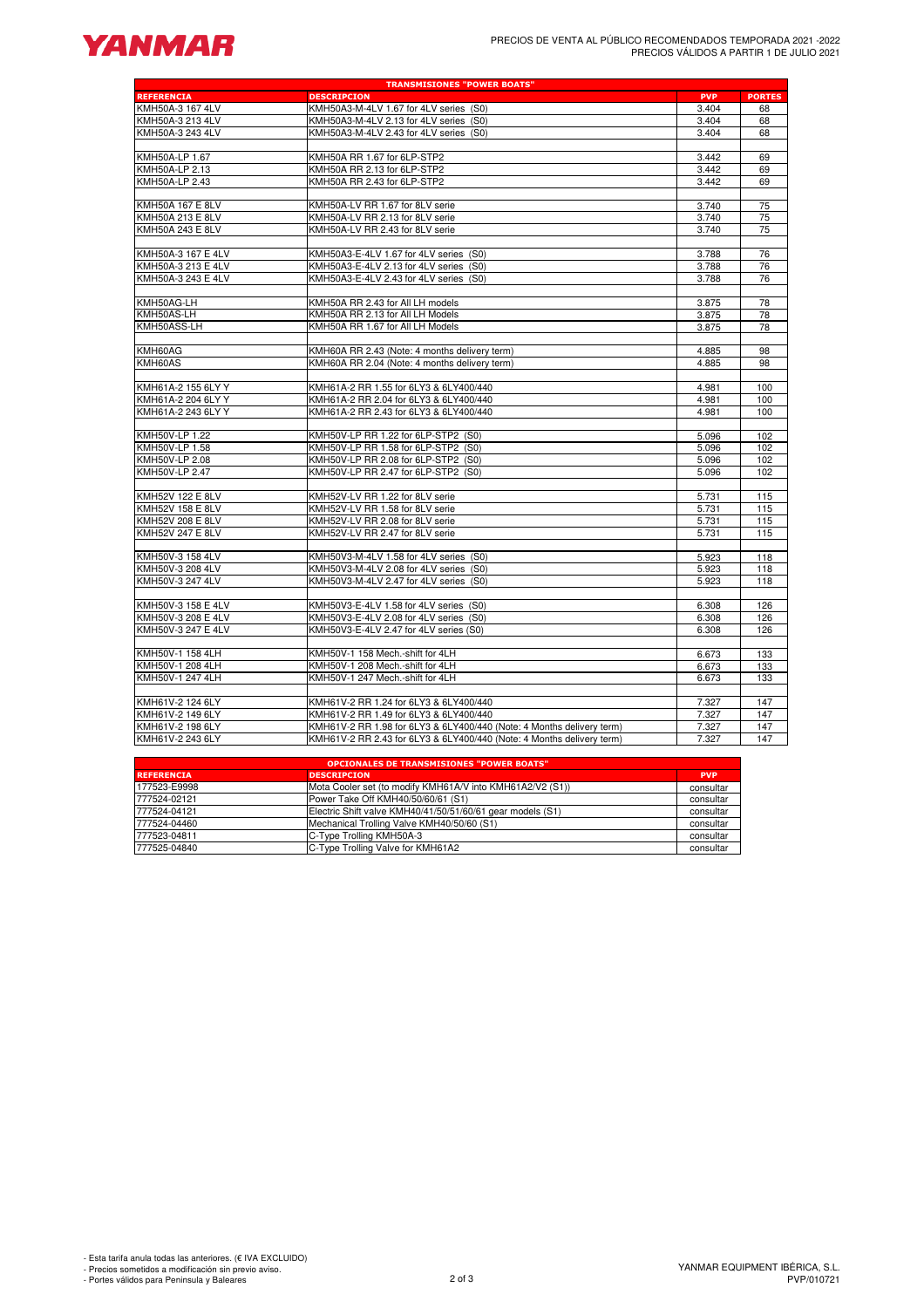

| <b>TRANSMISIONES DENTROFUERABORDA ZT370</b> |                                                                                    |            |               |  |  |  |  |  |  |  |
|---------------------------------------------|------------------------------------------------------------------------------------|------------|---------------|--|--|--|--|--|--|--|
| <b>REFERENCIA</b>                           | <b>DESCRIPCION</b>                                                                 | <b>PVP</b> | <b>PORTES</b> |  |  |  |  |  |  |  |
| ZT370H-M-165 & ZTH-M-TRANSOM                | ZT370H Mechanical shift ratio 1.65 (incl. Power Steering Cylinder & Transom)       | 10.721     | 214           |  |  |  |  |  |  |  |
| ZT370H-M-178 & ZTH-M-TRANSOM                | ZT370H Mechanical shift ratio 1.78 (incl. Power Steering Cylinder & Transom)       | 10.721     | 214           |  |  |  |  |  |  |  |
| ZT370H-M-197 & ZTH-M-TRANSOM                | IZT370H Mechanical shift ratio 1.97 (incl. Power Steering Cylinder & Transom)      | 10.721     | 214           |  |  |  |  |  |  |  |
| ZT370H-M-218 & ZTH-M-TRANSOM                | ZT370H Mechanical shift ratio 2.18 (incl. Power Steering Cylinder & Transom)       | 10.721     | 214           |  |  |  |  |  |  |  |
|                                             |                                                                                    |            |               |  |  |  |  |  |  |  |
| ZT370H-E-165 & ZTH-E-TRANSOM                | ZT370H Electro-magnetic shift ratio 1.65 (incl. Power Steering Cylinder & Transom) | 10.913     | 218           |  |  |  |  |  |  |  |
| ZT370H-E-178 & ZTH-E-TRANSOM                | ZT370H Electro-magnetic shift ratio 1.78 (incl. Power Steering Cylinder & Transom) | 10.913     | 218           |  |  |  |  |  |  |  |
| ZT370H-E-197 & ZTH-E-TRANSOM                | ZT370H Electro-magnetic shift ratio 1.97 (incl. Power Steering Cylinder & Transom) | 10.913     | 218           |  |  |  |  |  |  |  |
| ZT370H-E-218 & ZTH-E-TRANSOM                | ZT370H Electro-magnetic shift ratio 2.18 (incl. Power Steering Cylinder & Transom) | 10.913     | 218           |  |  |  |  |  |  |  |

| <b>ZT Propellors</b> |                                             |            |               |  |  |  |  |  |  |
|----------------------|---------------------------------------------|------------|---------------|--|--|--|--|--|--|
| <b>REFERENCIA</b>    | <b>DESCRIPCION</b>                          | <b>PVP</b> | <b>PORTES</b> |  |  |  |  |  |  |
| 196350-09120         | Propeller set for ZT 22 LH + RH (S1)        | .685       | 34            |  |  |  |  |  |  |
| 196350-09140         | <b>Propeller set for ZT 24 LH + RH (S1)</b> | .685       | 34            |  |  |  |  |  |  |
| 196350-09160         | Propeller set for ZT 26 LH + RH (S1)        | .685       | 34            |  |  |  |  |  |  |
| 196350-09180         | Propeller set for ZT 28 LH + RH (S1)        | .685       | 34            |  |  |  |  |  |  |

| <b>ZT Options</b> |                                                            |            |  |  |  |  |  |  |
|-------------------|------------------------------------------------------------|------------|--|--|--|--|--|--|
| <b>REFERENCIA</b> | <b>DESCRIPCION</b>                                         | <b>PVP</b> |  |  |  |  |  |  |
| 196350-07430      | Trim limit spacer(1set/2piec) (S1)                         | 10         |  |  |  |  |  |  |
| 119781-34090      | Shift Cable Adjustment tool (S1)                           | 19         |  |  |  |  |  |  |
| 119781-01190      | Exhaust Bellows (S1)                                       | 38         |  |  |  |  |  |  |
| 196350-07910      | Cylinder built-in 0,25 inch (S1)                           | 38         |  |  |  |  |  |  |
| 196350-07920      | Cylinder built-in 0,50 inch (S1)                           | 38         |  |  |  |  |  |  |
| 196350-07860      | Over current protection for trim pump (ABYC) (S1)          | 48         |  |  |  |  |  |  |
| 196350-07930      | Cylinder built-in 0,75 inch (S1)                           | 48         |  |  |  |  |  |  |
| 196350-07940      | Cylinder built-in 1,00 inch (S1)                           | 48         |  |  |  |  |  |  |
| 196350-07290      | Block-off plate, Seawater inlet (S1)                       | 58         |  |  |  |  |  |  |
| 196350-07870      | Trailering clip for Trim cylinder (set of 2 pcs) (S1)      | 67         |  |  |  |  |  |  |
| 196350-01700      | Tie bar rod for external tie bar (L840mm) (S1)             | 96         |  |  |  |  |  |  |
| 196350-01710      | Tie bar rod for external tie bar (L865mm) (S1)             | 96         |  |  |  |  |  |  |
| 196350-01720      | Tie bar rod for external tie bar (L890mm) (S1)             | 96         |  |  |  |  |  |  |
| 196350-01730      | Tie bar rod for external tie bar (L915mm) (S1)             | 96         |  |  |  |  |  |  |
| 119781-34610      | HARNESS, TRIM DUAL 5M (S1)                                 | 115        |  |  |  |  |  |  |
| 119779-77850      | NSP switch with harness (for LP) (S1)                      | 144        |  |  |  |  |  |  |
| 119781-34500      | HARNESS CMP, TRIM 6M (S1)                                  | 144        |  |  |  |  |  |  |
| 119781-34620      | HARNESS, TRIM DUAL 6M (S1)                                 | 144        |  |  |  |  |  |  |
| 119781-34510      | HARNESS CMP, TRIM 8M (S1)                                  | 173        |  |  |  |  |  |  |
| 119781-84000      | Tie bar kit internal, complete (L=848,5-1000mm) (S1)       | 288        |  |  |  |  |  |  |
| 196350-01210      | Block off plate, Exhaust (S1)                              | 356        |  |  |  |  |  |  |
| 119781-84100      | Tie-bar kit internal, complete (L=1016-1168,5mm) (S1)      | 385        |  |  |  |  |  |  |
| 499650-78300      | ECU Relocation kit (to be used with internal tie-bar) (S1) | 529        |  |  |  |  |  |  |
| 196350-34010      | Power Steering Unit (for loose delivery only) (S1)         | 625        |  |  |  |  |  |  |
| 196350-01800      | Tie bar kit external (excl Tie bar rod) (S1)               | 913        |  |  |  |  |  |  |

| <b>TRANSMISIONES DENTROFUERABORDA BRAVO</b> |                                  |            |               |  |  |  |  |  |  |  |
|---------------------------------------------|----------------------------------|------------|---------------|--|--|--|--|--|--|--|
| <b>REFERENCIA</b>                           | <b>DESCRIPCION</b>               | <b>PVP</b> | <b>PORTES</b> |  |  |  |  |  |  |  |
| Bravo 1X-1.36 DSL + Diesel Transom          | Bravo1 with R 1.36 incl. Transom | 14.365     | 287           |  |  |  |  |  |  |  |
| Bravo 1X-1.50 DSL + Diesel Transom          | Bravo1 with R 1.50 incl. Transom | 14.365     | 287           |  |  |  |  |  |  |  |
| Bravo 1X-1.65 DSL + Diesel Transom          | Bravo1 with R 1.65 incl. Transom | 14.365     | 287           |  |  |  |  |  |  |  |
|                                             |                                  |            |               |  |  |  |  |  |  |  |
| Bravo 2X-1.50 DSL + Diesel Transom          | Bravo2 with R 1.50 incl. Transom | 14.865     | 297           |  |  |  |  |  |  |  |
| Bravo 2X-1.65 DSL + Diesel Transom          | Bravo2 with R 1.65 incl. Transom | 14.865     | 297           |  |  |  |  |  |  |  |
| Bravo 2X-1.81 DSL + Diesel Transom          | Bravo2 with R 1.81 incl. Transom | 14.865     | 297           |  |  |  |  |  |  |  |
| Bravo 2X-2.00 DSL + Diesel Transom          | Bravo2 with R 2.00 incl. Transom | 14.865     | 297           |  |  |  |  |  |  |  |
| Bravo 2X-2.20 DSL + Diesel Transom          | Bravo2 with R 2.20 incl. Transom | 14.865     | 297           |  |  |  |  |  |  |  |
|                                             |                                  |            |               |  |  |  |  |  |  |  |
| Bravo 3X-1.36 DSL + Diesel Transom          | Bravo3 with R 1.36 incl. Transom | 15.346     | 307           |  |  |  |  |  |  |  |
| Bravo 3X-1.50 DSL + Diesel Transom          | Bravo3 with R 1.50 incl. Transom | 15.346     | 307           |  |  |  |  |  |  |  |
| Bravo 3X-1.65 DSL + Diesel Transom          | Bravo3 with R 1.65 incl. Transom | 15.346     | 307           |  |  |  |  |  |  |  |
| Bravo 3X-1.81 DSL + Diesel Transom          | Bravo3 with R 1.81 incl. Transom | 15.346     | 307           |  |  |  |  |  |  |  |
| Bravo 3X-2.00 DSL + Diesel transom          | Bravo3 with R 2.00 incl. Transom | 15.346     | 307           |  |  |  |  |  |  |  |
| Bravo 3X-2.20 DSL + Diesel Transom          | Bravo3 with R 2.20 incl. Transom | 15.346     | 307           |  |  |  |  |  |  |  |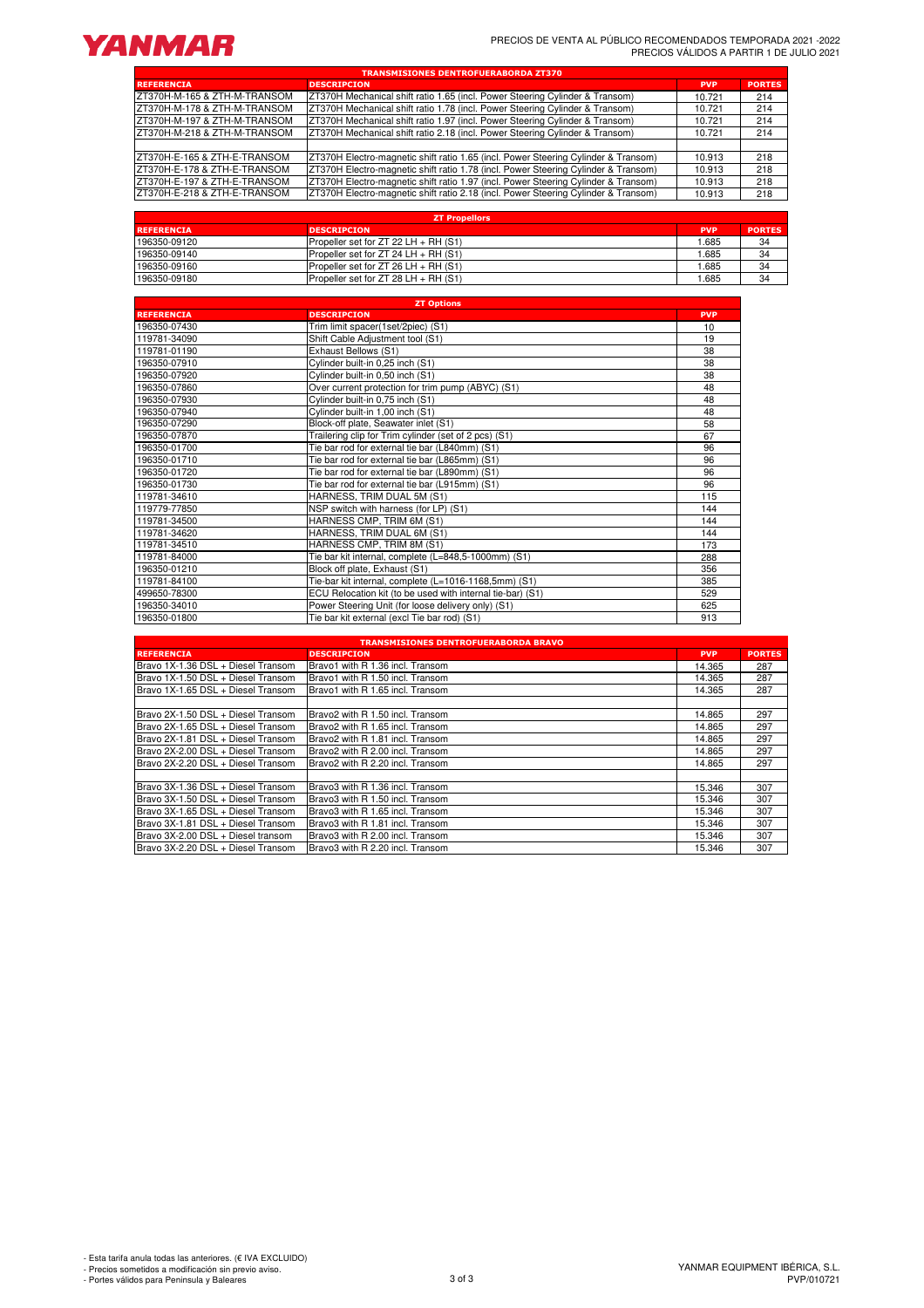



# **Motores interiores / dentrofueraborda "POWER BOATS"**

| Modelo motor     | POTENCIA<br>(mhp/kW)       | Nº cilindros<br>(T=Turbo)        | Cilindrada<br>(L) | Revoluciones<br>(RPM) | Inyección       | Panel                      | Transmisión                          | <b>Ratios</b>               | Кg         | <b>PVP € IVA</b><br><b>EXCLUIDO</b> | Certificado<br><b>Emisiones</b> |
|------------------|----------------------------|----------------------------------|-------------------|-----------------------|-----------------|----------------------------|--------------------------------------|-----------------------------|------------|-------------------------------------|---------------------------------|
| 4LV150           | 150 / 110,3                | 4T                               | 2.755             | 3500                  | <b>CR</b>       | <b>YD42</b>                | $\overline{\phantom{a}}$             | $\overline{\phantom{a}}$    | 332        | 22.556                              | acef                            |
| 4LV150           | 150 / 110,3                | 4T                               | 2.755             | 3500                  | <b>CR</b>       | <b>YD42</b>                | <b>KMH50A**</b>                      | 2,13/2,43                   | 385        | 25.723                              | acef                            |
| 4LV150           | 150 / 110,3                | 4T                               | 2.755             | 3500                  | CR              | <b>YD42</b>                | <b>KMH50V**</b>                      | 2,08/2,47                   | 407        | 28.076                              | acef                            |
| 4LV150           | 150 / 110,3                | 4T                               | 2.755             | 3500                  | CR              | <b>VC10</b>                | KMH50A-E**                           | 2,13/2,43                   | 385        | 28.430                              | acef                            |
| 4LV150           | 150 / 110,3                | 4T                               | 2.755             | 3500                  | CR              | <b>VC10</b>                | KMH50V-E**                           | 2,08/2,47                   | 407        | 32.085                              | acef                            |
| 4LV150           | 150 / 110,3                | 4T                               | 2.755             | 3500                  | CR              | <b>VC10</b>                | ZT370                                | 1,65/1,78/1,97              | 468        | 36.958                              | acef                            |
|                  |                            |                                  |                   |                       |                 |                            |                                      |                             |            |                                     |                                 |
| 4LV170           | 170 / 125                  | 4T                               | 2.755             | 3500                  | <b>CR</b>       | <b>YD42</b>                | $\sim$                               | $\mathcal{L}_{\mathcal{A}}$ | 332        | 23.518                              | acef                            |
| 4LV170           | 170 / 125                  | 4T                               | 2.755             | 3500                  | <b>CR</b>       | <b>YD42</b>                | <b>KMH50A**</b>                      | 2,13/2,43                   | 385        | 26.686                              | acef                            |
| 4LV170           | 170 / 125                  | 4T                               | 2.755             | 3500                  | CR              | <b>YD42</b>                | <b>KMH50V**</b>                      | 2,08/2,47                   | 407        | 29.039                              | acef                            |
| 4LV170           | 170 / 125                  | 4T                               | 2.755             | 3500                  | CR              | <b>VC10</b>                | KMH50A-E**                           | 2,13/2,43                   | 385        | 29.024                              | acef                            |
| 4LV170<br>4LV170 | 170 / 125<br>170 / 125     | 4T<br>4T                         | 2.755<br>2.755    | 3500<br>3500          | CR<br>CR        | <b>VC10</b><br><b>VC10</b> | KMH50V-E**<br>ZT370                  | 2,08/2,47<br>1,65/1,78/1,97 | 407<br>468 | 31.212<br>36.958                    | acef<br>acef                    |
|                  |                            |                                  |                   |                       |                 |                            |                                      |                             |            |                                     |                                 |
| 4LV195           | 195 / 143,4                | 4T                               | 2.755             | 3500                  | <b>CR</b>       | <b>YD42</b>                | $\overline{\phantom{a}}$             | $\mathcal{L}_{\mathcal{A}}$ | 332        | 24.479                              | acef                            |
| 4LV195           | 195 / 143,4                | 4T                               | 2.755             | 3500                  | CR              | <b>YD42</b>                | <b>KMH50A**</b>                      | 2,13/2,43                   | 385        | 27.647                              | acef                            |
| 4LV195           | 195 / 143,4                | 4T                               | 2.755             | 3500                  | CR              | <b>YD42</b>                | <b>KMH50V**</b>                      | 2,08/2,47                   | 407        | 29.999                              | acef                            |
| 4LV195           | 195 / 143,4                | 4T                               | 2.755             | 3500                  | CR              | <b>VC10</b>                | KMH50A-E**                           | 2,13/2,43                   | 385        | 30.267                              | acef                            |
| 4LV195           | 195 / 143,4                | 4T                               | 2.755             | 3500                  | <b>CR</b>       | <b>VC10</b>                | <b>KMH50V-E**</b>                    | 2,08/2,47                   | 407        | 34.009                              | acef                            |
| 4LV195           | 195 / 143,4                | 4T                               | 2.755             | 3500                  | CR              | <b>VC10</b>                | ZT370E                               | 1,65/1,78/1,97              | 468        | 39.132                              | acef                            |
|                  |                            |                                  |                   |                       |                 |                            |                                      |                             |            |                                     |                                 |
| 4LV230           | 230 / 169,2                | 4T                               | 2.755             | 3800                  | CR              | <b>YD42</b>                | $\sim$                               | 2,13/2,43                   | 332        | 25.442                              | a c d1 e f                      |
| 4LV230           | 230 / 169,2                | 4T                               | 2.755             | 3800                  | <b>CR</b>       | <b>YD42</b>                | <b>KMH50A**</b>                      | 2,13/2,43                   | 385        | 28.609                              | acd1ef                          |
| 4LV230           | 230 / 169,2                | 4T                               | 2.755             | 3800                  | CR              | <b>YD42</b>                | <b>KMH50V**</b>                      | 2,08/2,47                   | 407        | 30.962                              | acd1ef                          |
| 4LV230<br>4LV230 | 230 / 169,2<br>230 / 169,2 | 4T                               | 2.755<br>2.755    | 3800<br>3800          | CR<br><b>CR</b> | <b>VC10</b><br><b>VC10</b> | KMH50A-E**<br>KMH50V-E**             | 2,13/2,43<br>2,08/2,47      | 385<br>407 | 31.187<br>34.971                    | acd1ef<br>acd1ef                |
| 4LV230           | 230 / 169,2                | 4T<br>4T                         | 2.755             | 3800                  | CR              | <b>VC10</b>                | ZT370E                               | 1,65/1,78/1,97              | 468        | 40.093                              | acd1ef                          |
|                  |                            |                                  |                   |                       |                 |                            |                                      |                             |            |                                     |                                 |
| 4LV250           | 250 / 183,9                | 4T                               | 2.755             | 3800                  | CR              | <b>YD42</b>                |                                      | ÷,                          | 332        | 26.404                              | acdef                           |
| 4LV250           | 250 / 183,9                | 4T                               | 2.755             | 3800                  | <b>CR</b>       | <b>YD42</b>                | <b>KMH50A**</b>                      | 2,13/2,43                   | 385        | 29.572                              | acdef                           |
| 4LV250           | 250 / 183,9                | 4T                               | 2.755             | 3800                  | CR              | <b>YD42</b>                | <b>KMH50V**</b>                      | 2,08/2,47                   | 407        | 31.925                              | acdef                           |
| 4LV250           | 250 / 183,9                | 4T                               | 2.755             | 3800                  | CR              | <b>VC10</b>                | KMH50A-E**                           | 2,13/2,43                   | 385        | 32.106                              | acdef                           |
| 4LV250           | 250 / 183,9                | 4T                               | 2.755             | 3800                  | CR              | <b>VC10</b>                | KMH50V-E**                           | 2,08/2,47                   | 407        | 35.934                              | acdef                           |
| 4LV250           | 250 / 183,9                | 4T                               | 2.755             | 3800                  | CR              | <b>VC10</b>                | <b>ZT370E</b>                        | 1,65/1,78/1,97              | 468        | 41.578                              | acdef                           |
|                  |                            |                                  |                   |                       |                 |                            |                                      |                             |            |                                     |                                 |
| 8LV320           | 320 / 235                  | V <sub>8</sub>                   | 4.460             | 3800                  | CR              | <b>VC10</b>                |                                      | ÷,                          | 435        | 35.757                              | abcdd1ef                        |
| 8LV320<br>8LV320 | 320 / 235                  | V <sub>8</sub>                   | 4.460             | 3800                  | CR              | <b>VC10</b>                | <b>KMH50A**</b>                      | 2,13/2,43                   | 476        | 39.463                              | abcdd1ef                        |
| 8LV320Z ^^       | 320 / 235<br>320 / 235     | V <sub>8</sub><br>V <sub>8</sub> | 4.460<br>4.460    | 3800<br>3800          | CR<br>CR        | <b>VC10</b><br><b>VC10</b> | KMH52V**<br><b>ZT370E</b>            | 2,08/2,47<br>1,65/1,78      | 494<br>550 | 41.435<br>47.538                    | abcdd1ef<br>abcdd1ef            |
|                  |                            |                                  |                   |                       |                 |                            |                                      |                             |            |                                     |                                 |
| 8LV350           | 350 / 257                  | V <sub>8</sub>                   | 4.460             | 3800                  | CR              | <b>VC10</b>                |                                      |                             | 435        | 38.855                              | abcdd1ef                        |
| 8LV350           | 350 / 257                  | V <sub>8</sub>                   | 4.460             | 3800                  | CR              | <b>VC10</b>                | <b>KMH50A**</b>                      | 2,13/2,43                   | 476        | 42.561                              | abcdd1ef                        |
| 8LV350           | 350 / 257                  | V <sub>8</sub>                   | 4.460             | 3800                  | CR              | <b>VC10</b>                | KMH52V**                             | 2,08/2,47                   | 494        | 44.533                              | a b c d d1 e f                  |
| 8LV350Z ^^       | 350 / 257                  | V8                               | 4.460             | 3800                  | CR              | <b>VC10</b>                | ZT370E                               | 1,65/1,78                   | 550        | 50.556                              | abcdd1ef                        |
|                  |                            |                                  |                   |                       |                 |                            |                                      |                             |            |                                     |                                 |
| 8LV370           | 370 / 272                  | V <sub>8</sub>                   | 4.460             | 3800                  | CR              | <b>VC10</b>                |                                      | $\overline{\phantom{a}}$    | 435        | 39.219                              | abcdd1e                         |
| 8LV370           | 370 / 272                  | V8                               | 4.460             | 3800                  | CR              | <b>VC10</b>                | <b>KMH50A**</b>                      | 2,13/2,44                   | 476        | 42.960                              | abcdd1e                         |
| 8LV370           | 370 / 272                  | V8                               | 4.460             | 3800                  | CR              | <b>VC10</b>                | KMH52V**                             | 2,08 / 2,47                 | 494        | 44.950                              | abcdd1e                         |
| 8LV370Z^^        | 370 / 272                  | V8                               | 4.460             | 3800                  | CR              | <b>VC10</b>                | ZT370E                               | 1,65/1,78                   | 550        | 51.030                              | abcdd1e                         |
|                  |                            |                                  |                   |                       | <b>CR</b>       |                            |                                      |                             |            | 44.390                              |                                 |
| 6LY400<br>6LY400 | 400 / 294<br>400 / 294     | 6T<br>6T                         | 5.813<br>5.813    | 3300<br>3300          | CR              | <b>VC10</b><br><b>VC10</b> | $\sim 100$ km s $^{-1}$<br>KMH61A2** | $\sim$<br>2.04 / 2.43       | 585<br>661 | 49.324                              | abcdd1<br>abcdd1                |
| 6LY400           | 400 / 294                  | 6T                               | 5.813             | 3300                  | CR              | <b>VC10</b>                | KMH61V2**                            | 1.98 / 2.43                 | 693        | 51.649                              | abcdd1                          |
|                  |                            |                                  |                   |                       |                 |                            |                                      |                             |            |                                     |                                 |
| 6LY440           | 440 / 324                  | 6T                               | 5.813             | 3300                  | CR              | <b>VC10</b>                | $\sim$ $-$                           | $\sim$                      | 585        | 47.012                              | abcdd1                          |
| 6LY440           | 440 / 324                  | 6T                               | 5.813             | 3300                  | CR              | <b>VC10</b>                | KMH61A2**                            | 2.04 / 2.43                 | 661        | 51.947                              | abcdd1                          |
| 6LY440           | 440 / 324                  | 6T                               | 5.813             | 3300                  | CR              | <b>VC10</b>                | KMH61V2**                            | 1.98 / 2.43                 | 693        | 54.271                              | abcdd1                          |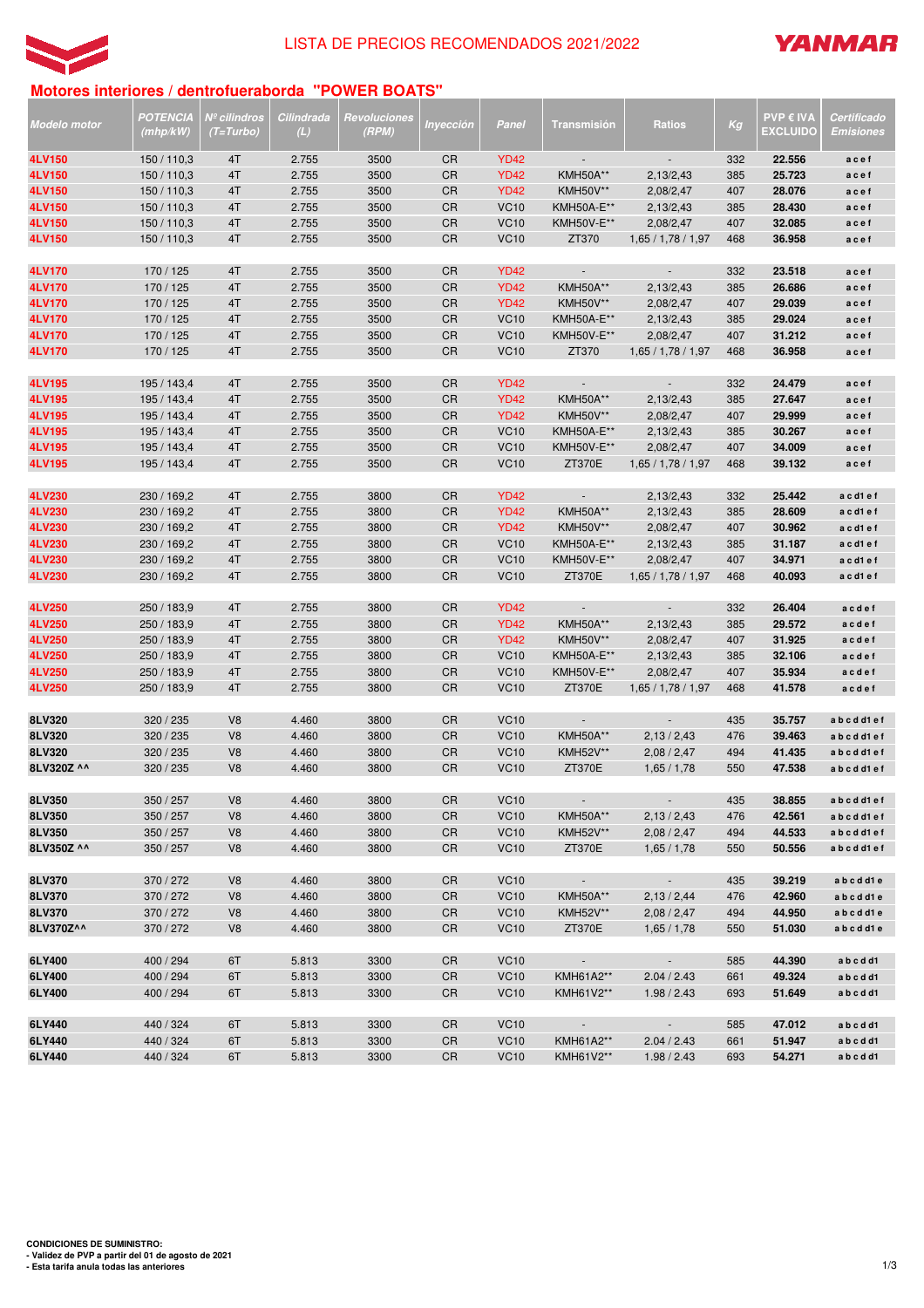



# **Motores interiores / dentrofueraborda "POWER BOATS"**

| <b>Modelo</b> motor   | <b>POTENCIA</b><br>(mhp/kW) | Nº cilindros<br>(T=Turbo) | Cilindrada<br>(L) | <b>Revoluciones</b><br>(RPM) | Inyección | Panel       | <b>Transmisión</b> | <b>Ratios</b>    | Kg   | PVP € IVA<br><b>EXCLUIDO</b> | Certificado<br><b>Emisiones</b> |
|-----------------------|-----------------------------|---------------------------|-------------------|------------------------------|-----------|-------------|--------------------|------------------|------|------------------------------|---------------------------------|
| <b>6LF485 NOVEDAD</b> | 485 / 356                   | 6T                        | 6.728             | 3000                         | <b>CR</b> | <b>VC20</b> |                    | ٠                | 721  | 49.637                       | abcd                            |
| <b>6LF485 NOVEDAD</b> | 485 / 356                   | 6T                        | 6.728             | 3000                         | <b>CR</b> | <b>VC20</b> | ZF280-1A           | ٠                | 834  | consultar                    | abcd                            |
|                       |                             |                           |                   |                              |           |             |                    |                  |      |                              |                                 |
| <b>6LF530 NOVEDAD</b> | 530 / 390                   | 6T                        | 6.728             | 3000                         | <b>CR</b> | <b>VC20</b> |                    | ٠                | 721  | consultar                    | abcd                            |
| <b>6LF530 NOVEDAD</b> | 530 / 390                   | 6T                        | 6.728             | 3000                         | <b>CR</b> | <b>VC20</b> | ZF280-1A           | ٠                | 834  | consultar                    | abcd                            |
|                       |                             |                           |                   |                              |           |             |                    |                  |      |                              |                                 |
| <b>6LF550 NOVEDAD</b> | 550 / 404                   | 6T                        | 6.728             | 3000                         | <b>CR</b> | <b>VC20</b> |                    | ٠                | 721  | consultar                    | abcd                            |
| <b>6LF550 NOVEDAD</b> | 550 / 404                   | 6T                        | 6.728             | 3000                         | <b>CR</b> | <b>VC20</b> | ZF280-1A           | ٠                | 834  | consultar                    | abcd                            |
|                       |                             |                           |                   |                              |           |             |                    |                  |      |                              |                                 |
| <b>6LT500 NOVEDAD</b> | 500 / 367                   | 6T                        | 8.710             | 2530                         | <b>CR</b> | <b>VC20</b> |                    | ٠                |      | consultar                    | abcd                            |
| <b>6LT500 NOVEDAD</b> | 500 / 367                   | 6T                        | 8.710             | 2530                         | <b>CR</b> | <b>VC20</b> | <b>ZF286A</b>      | 1.75 /1.962 /2.2 | 1065 | consultar                    | abcd                            |
|                       |                             |                           |                   |                              |           |             |                    |                  |      |                              |                                 |
| <b>6LT580 NOVEDAD</b> | 580 / 426                   | 6T                        | 8.710             | 2530                         | <b>CR</b> | <b>VC20</b> |                    |                  |      | consultar                    | abcd                            |
| <b>6LT580 NOVEDAD</b> | 580 / 426                   | 6T                        | 8.710             | 2530                         | <b>CR</b> | <b>VC20</b> | <b>ZF286A</b>      | 1.75 /1.962 /2.2 | 1065 | consultar                    | abcd                            |
|                       |                             |                           |                   |                              |           |             |                    |                  |      |                              |                                 |
| <b>6LT640 NOVEDAD</b> | 640 / 470                   | 6T                        | 8.710             | 2530                         | <b>CR</b> | <b>VC20</b> |                    | -                |      | consultar                    | abcd                            |
| <b>6LT640 NOVEDAD</b> | 640 / 470                   | 6T                        | 8.710             | 2530                         | <b>CR</b> | <b>VC20</b> | <b>ZF286A</b>      | 1.75 /1.962 /2.2 | 1065 | consultar                    | abcd                            |
|                       |                             |                           |                   |                              |           |             |                    |                  |      |                              |                                 |

# **NOTAS**

**\*\* Transmisión hidráulica**

**^^ El precio incluye las hélices ^^^ JC10: Joystick instalación doble dentrofueraborda**

**NOVEDAD JC20: Joystick instalación doble con eje y hélice de proa**

#### **SISTEMA DE INYECCIÓN: CR** Common Rail (electrónico)

**NORMATIVA DE EMISIONES:**

**a** RCD 2 (EU Recreational Craft Directive) (18/01/2017)

- **b** US/EPA Tier 2
- **c** US/EPA Tier 3 **d** IMO Tier 2 (>130 kW)
- **d1** IMO Tier 3 (>130 kW)
- **BSO II Recreo**
- **e** BSO II (monomotor) **f** BSO II (bimotor)
- 

**DOTACION ESTANDAR Y OPCIONALES DE LOS MOTORES**

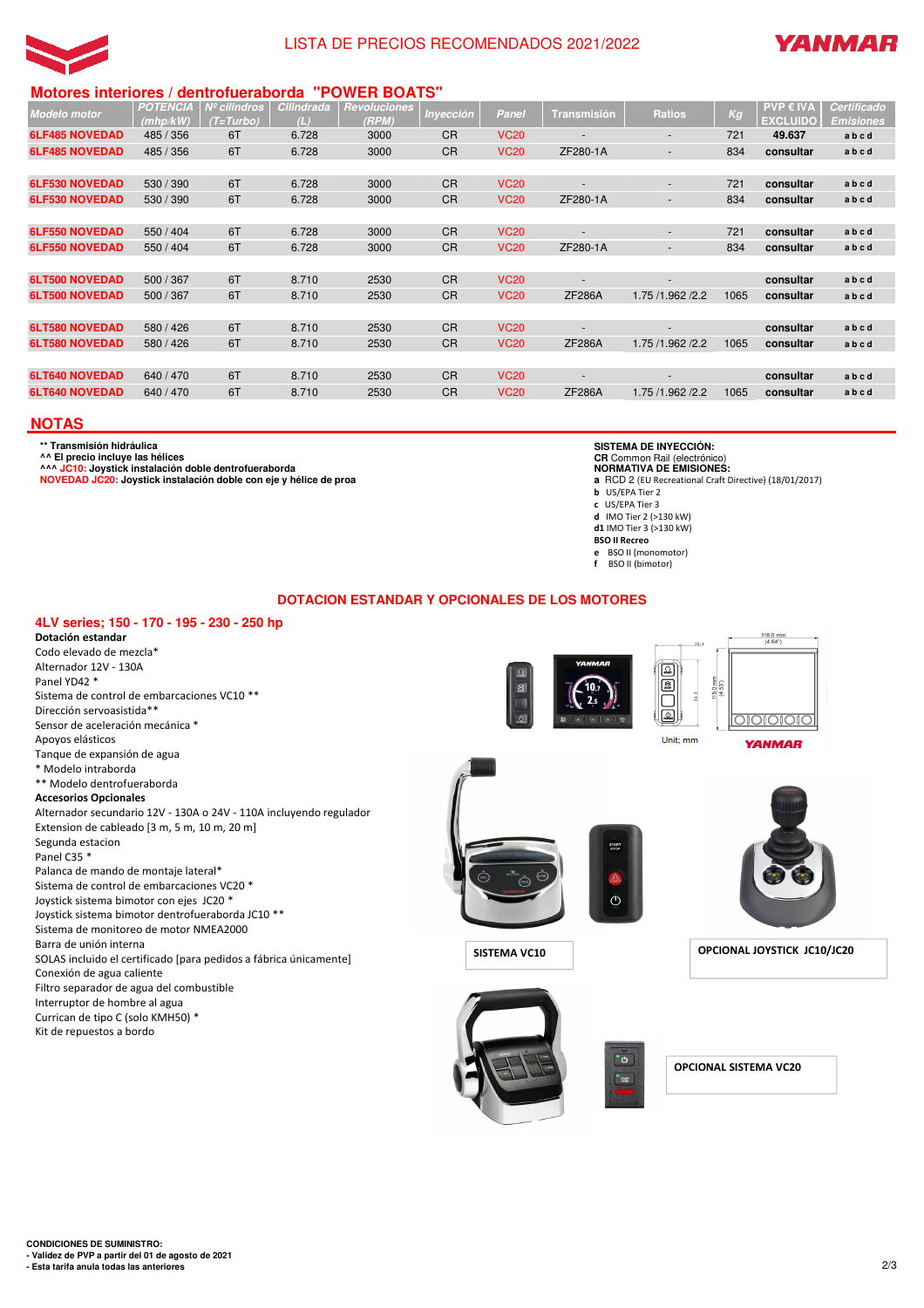



### **8LV series; 320 - 350 - 370 hp**

Codo elevado de mezcla\* Alternador 12V - 180A Sistema de control de embarcaciones VC10 Dirección asistida\*\* Apoyos elásticos Tanque de expansión Varilla de nivel opuesta \* Modelo intraborda \*\* Modelo dentrofueraborda

#### **Accesorios Opcionales**

Extension de cableado [3 m, 5 m, 10 m] Segunda estacion Sistema de control de embarcaciones VC20 \* Joystick sistema bimotor con ejes JC20 \* Joystick sistema bimotor dentrofueraborda JC10 \*\* Sistema de monitoreo de motor NMEA2000 SOLAS incluido el certificado [para pedidos a fábrica únicamente] Conexión de agua caliente Filtro separador de agua del combustible PTO (Toma de fuerza) [correa trapezoidal tipo A o B]

### **6LY series; 400 - 440 hp**

Codo elevado de mezcla Alternador 12V - 120A Sistema de control de embarcaciones VC10 Tanque de expansión

#### **Accesorios Opcionales**

Codo de mezcla de contrahuellas [en lugar de codo en L] Montajes flexibles Barry Soportes flexibles Bridgestone Alternador secundario 12V - 120A o 24V - 45A Extension de cableado [3 m, 5 m, 10 m] Sistema de control de embarcaciones VC20 Segunda estacion Joystick sistema bimotor con ejes JC20 Sistema de monitoreo de motor NMEA2000 SOLAS incluido el certificado [para pedidos a fábrica únicamente] Kit de agua caliente Filtro separador de agua del combustible

### **6LY series; 400 - 440 hp**

Codo elevado de mezcla Alternador 12V - 120A Sistema de control de embarcaciones VC10 Tanque de expansión

#### **Accesorios Opcionales**

Codo de mezcla de contrahuellas [en lugar de codo en L] Montajes flexibles Barry Soportes flexibles Bridgestone Alternador secundario 12V - 120A o 24V - 45A Extension de cableado [3 m, 5 m, 10 m] Sistema de control de embarcaciones VC20 Segunda estacion Joystick sistema bimotor con ejes JC20 Sistema de monitoreo de motor NMEA2000 SOLAS incluido el certificado [para pedidos a fábrica únicamente] Kit de agua caliente Filtro separador de agua del combustible



**SISTEMA VC10**



**OPCIONAL JOYSTICK JC10/JC20**





**OPCIONAL SISTEMA VC20**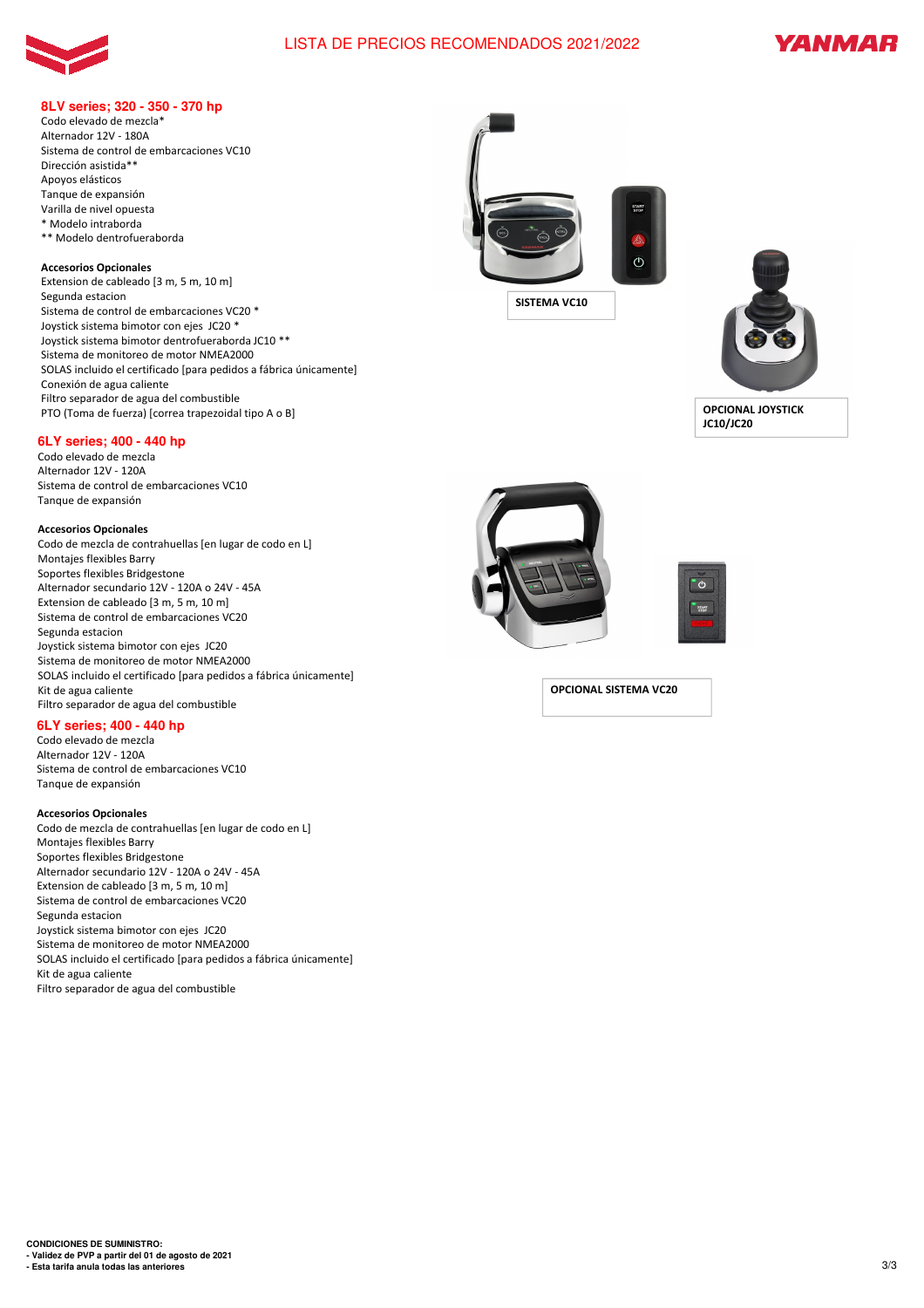



# **Motores interiores / saildrive "SAILBOATS"**

| Modelo motor      | POTENCIA<br>(mhp/kW) | Nº cilindros<br>$(T=Turbo)$ | Cilindrada<br>(L) | Revoluciones<br>(RPM) | Inyección | Panel       | Transmisión              | <b>Ratios</b>            | Kg  | <b>PVP € IVA</b><br><b>EXCLUIDC</b> | Certificado<br>Emisiones |
|-------------------|----------------------|-----------------------------|-------------------|-----------------------|-----------|-------------|--------------------------|--------------------------|-----|-------------------------------------|--------------------------|
|                   |                      |                             |                   |                       |           |             |                          |                          |     |                                     |                          |
| <b>1GM10M</b>     | 9/6,6                | $\mathbf{1}$                | 0,318             | 3600                  | M         | A           |                          | $\blacksquare$           | 71  | 4.168                               | abef                     |
| <b>1GM10S</b>     | 9/6,6                | $\mathbf{1}$                | 0,318             | 3600                  | M         | A           | <b>KM2P-1*</b>           | 2,21                     | 81  | 5.322                               | abef                     |
| <b>1GM10G</b>     | 9/6,6                | $\mathbf{1}$                | 0,318             | 3600                  | M         | A           | <b>KM2P-1*</b>           | 2,62                     | 81  | 5.322                               | abef                     |
| <b>1GM10GG</b>    | 9/6,6                | $\mathbf{1}$                | 0,318             | 3600                  | M         | A           | KM2P-1*                  | 3,22                     | 81  | 5.322                               | abef                     |
| <b>1GM10C</b>     | 9/6,6                | $\mathbf{1}$                | 0,318             | 3600                  | M         | A           | <b>SD25</b>              | 2,64                     | 104 | 7.407                               | abef                     |
| <b>2YM15M</b>     | 14/10,3              | $\overline{2}$              | 0,570             | 3600                  | M         | <b>B20</b>  | $\overline{\phantom{a}}$ | $\overline{\phantom{a}}$ | 103 | 5.982                               | abcef                    |
| <b>2YM15S</b>     | 14/10,3              | $\overline{c}$              | 0,570             | 3600                  | M         | <b>B20</b>  | KM2P-1*                  | 2,21                     | 113 | 7.176                               | abcef                    |
| <b>2YM15G</b>     | 14/10,3              | $\overline{c}$              | 0,570             | 3600                  | M         | <b>B20</b>  | <b>KM2P-1*</b>           | 2,62                     | 113 | 7.176                               | abcef                    |
| <b>2YM15GG</b>    | 14/10,3              | $\overline{c}$              | 0,570             | 3600                  | M         | <b>B20</b>  | <b>KM2P-1*</b>           | 3,22                     | 113 | 7.176                               | abcef                    |
| <b>2YM15C</b>     | 14/10,3              | $\overline{c}$              | 0,570             | 3600                  | M         | <b>B20</b>  | <b>SD25</b>              | 2,64                     | 134 | 9.221                               | abcef                    |
|                   |                      |                             |                   |                       |           |             |                          |                          |     |                                     |                          |
| 3YM20M            | 21/15.4              | 3                           | 0,854             | 3600                  | M         | <b>B20</b>  |                          | $\overline{\phantom{a}}$ | 110 | 6.943                               | abcef                    |
| <b>3YM20S</b>     | 21/15,4              | $\sqrt{3}$                  | 0,854             | 3600                  | M         | <b>B20</b>  | <b>KM2P-1*</b>           | 2,21                     | 120 | 8.188                               | abcef                    |
| 3YM20G            | 21/15,4              | 3                           | 0,854             | 3600                  | M         | <b>B20</b>  | KM2P-1*                  | 2,62                     | 120 | 8.188                               | abcef                    |
| 3YM20GG           | 21/15,4              | 3                           | 0,854             | 3600                  | M         | <b>B20</b>  | KM2P-1*                  | 3,22                     | 120 | 8.188                               | abcef                    |
| 3YM20C            | 21/15,4              | 3                           | 0,854             | 3600                  | M         | <b>B20</b>  | <b>SD25</b>              | 2,64                     | 144 | 10.182                              | abcef                    |
|                   |                      |                             |                   |                       |           |             |                          |                          |     |                                     |                          |
| 3YM30AEM          | 29/21,3              | 3                           | 1.266             | 3200                  | M         | <b>B20</b>  | $\overline{\phantom{a}}$ | $\overline{\phantom{a}}$ | 127 | 8.130                               | abcef                    |
| 3YM30AE-KM2P1-221 | 29/21,3              | 3                           | 1.266             | 3200                  | M         | <b>B20</b>  | <b>KM2P-1*</b>           | 2,21                     | 137 | 9.315                               | abcef                    |
| 3YM30AE-KM2P1-262 | 29/21,3              | 3                           | 1.266             | 3200                  | M         | <b>B20</b>  | KM2P-1*                  | 2,62                     | 137 | 9.315                               | abcef                    |
| 3YM30AE-C         | 29/21,3              | 3                           | 1.266             | 3200                  | M         | <b>B20</b>  | SD <sub>25</sub>         | 2,64                     | 157 | 11.326                              | abcef                    |
|                   |                      |                             |                   |                       |           |             |                          |                          |     |                                     |                          |
| 3JH5ME            | 39/28,7              | 3                           | 1.642             | 3000                  | M         | <b>B20</b>  | $\overline{\phantom{a}}$ | $\overline{\phantom{a}}$ | 173 | 9.808                               | abef                     |
| 3JH5-KM35P-2.36   | 39/28,7              | 3                           | 1.642             | 3000                  | M         | <b>B20</b>  | <b>KM35P*</b>            | 2,36                     | 185 | 11.789                              | abef                     |
| 3JH5-KM35P-2.61   | 39/28,7              | 3                           | 1.642             | 3000                  | M         | <b>B20</b>  | <b>KM35P*</b>            | 2,61                     | 185 | 11.789                              | abef                     |
| 3JH5-KM35A-2.33   | 39/28,7              | 3                           | 1.642             | 3000                  | M         | <b>B20</b>  | <b>KM35A</b> *           | 2,33                     | 185 | 11.789                              | abef                     |
| 3JH5-KM35A-2.64   | 39/28,7              | 3                           | 1.642             | 3000                  | M         | <b>B20</b>  | <b>KM35A*</b>            | 2,64                     | 185 | 11.789                              | abef                     |
| 3JH5CE            | 39/28,7              | 3                           | 1.642             | 3000                  | M         | <b>B20</b>  | SD60-5-2.23S^            | 2,23                     | 217 | 13.317                              | abef                     |
|                   |                      |                             |                   |                       |           |             |                          |                          |     |                                     |                          |
| 3JH40-M           | 40/29,4              | 3                           | 1.642             | 3000                  | <b>CR</b> | B25 / YD25  | $\overline{\phantom{a}}$ | $\sim$                   | 192 | 9.538                               | acef                     |
| 3JH40-KM35P-236   | 40/29,4              | 3                           | 1.642             | 3000                  | <b>CR</b> | B25 / YD25  | <b>KM35P*</b>            | 2,36                     | 204 | 11.528                              | acef                     |
| 3JH40-KM35P-261   | 40/29,4              | 3                           | 1.642             | 3000                  | <b>CR</b> | B25 / YD25  | <b>KM35P*</b>            | 2,61                     | 204 | 11.528                              | acef                     |
| 3JH40-KM35A-233   | 40/29,4              | $\sqrt{3}$                  | 1.642             | 3000                  | <b>CR</b> | B25 / YD25  | <b>KM35A</b> *           | 2,33                     | 204 | 11.528                              | acef                     |
| 3JH40-KM35A-264   | 40/29,4              | 3                           | 1.642             | 3000                  | <b>CR</b> | B25 / YD25  | <b>KM35A</b> *           | 2,64                     | 204 | 11.528                              | acef                     |
| 3JH40-ZF25-197M   | 40/29,4              | 3                           | 1.642             | 3000                  | <b>CR</b> | B25 / YD25  | ZF25**                   | 1,97                     | 225 | 13.563                              | acef                     |
| 3JH40-ZF25-280M   | 40/29,4              | 3                           | 1.642             | 3000                  | <b>CR</b> | B25 / YD25  | ZF25**                   | 2,8                      | 225 | 13.563                              | acef                     |
| 3JH40-ZF25A-193M  | 40/29,4              | 3                           | 1.642             | 3000                  | <b>CR</b> | B25 / YD25  | ZF25A**                  | 1,93                     | 225 | 13.563                              | acef                     |
| 3JH40-ZF25A-248M  | 40/29,4              | 3                           | 1.642             | 3000                  | <b>CR</b> | B25 / YD25  | ZF25A**                  | 2,48                     | 225 | 13.563                              | acef                     |
| 3JH40-ZF25A-271M  | 40/29,4              | 3                           | 1.642             | 3000                  | <b>CR</b> | B25 / YD25  | ZF25A**                  | 2,71                     | 225 | 13.563                              | acef                     |
| 3JH40-C           | 40/29,4              | 3                           | 1.642             | 3000                  | <b>CR</b> |             | B25 / YD25 SD60-5-2.23S^ | 2,23                     | 236 | 13.048                              | acef                     |
|                   |                      |                             |                   |                       |           |             |                          |                          |     |                                     |                          |
| 3JH40-ZF25-197E   | 40/29,4              | 3                           | 1.642             | 3000                  | <b>CR</b> | <b>VC10</b> | ZF25**                   | 1,97                     | 225 | 17.163                              | acef                     |
| 3JH40-ZF25-280E   | 40/29,4              | $\sqrt{3}$                  | 1.642             | 3000                  | CR        | <b>VC10</b> | ZF25**                   | 2,8                      | 225 | 17.163                              | acef                     |
| 3JH40-ZF25A-193E  | 40/29,4              | 3                           | 1.642             | 3000                  | CR        | <b>VC10</b> | ZF25A**                  | 1,93                     | 225 | 17.163                              | acef                     |
| 3JH40-ZF25A-248E  | 40/29,4              | 3                           | 1.642             | 3000                  | CR        | <b>VC10</b> | ZF25A**                  | 2,48                     | 225 | 17.163                              | acef                     |
| 3JH40-ZF25A-271E  | 40/29,4              | 3                           | 1.642             | 3000                  | CR        | <b>VC10</b> | ZF25A**                  | 2,71                     | 225 | 17.163                              | acef                     |
| 3JH40-C           | 40/29,4              | $\sqrt{3}$                  | 1.642             | 3000                  | CR        | <b>VC10</b> | SD60-5-2.23S^            | 2,23                     | 236 | 17.519                              | acef                     |
| <b>NOTAS</b>      |                      |                             |                   |                       |           |             |                          |                          |     |                                     |                          |

**\* Transmisión mecánica \*\* Transmisión hidráulica \*\*\* Refrigeración directa ^ Precio basado en longitud estandar y ratio estandar**

# **SISTEMA DE INYECCIÓN:**

**M** Mecánico<br>**CR Common Rail (electrónico)<br><b>NORMATIVA DE EMISIONES:**<br>**a RCD** 2 (EU Recreational Craft Directive) (18/01/2017)<br>b US/EPA Tier 2

**c** US/EPA Tier 3

**d** IMO Tier 2 (>130 kW) **d1** IMO Tier 3 (>130 kW)

**BSO II Recreo e** BSO II (monomotor) **f** BSO II (bimotor)

**CONDICIONES DE SUMINISTRO**<br>Transporte no incluido, precio unitario sin impuestos,<br>garantía estándar de 2 años y 2 + 3 años de garantía<br>para ciertos modelos de motor de hasta 110 hp (consulte<br>las condiciones de la garantía

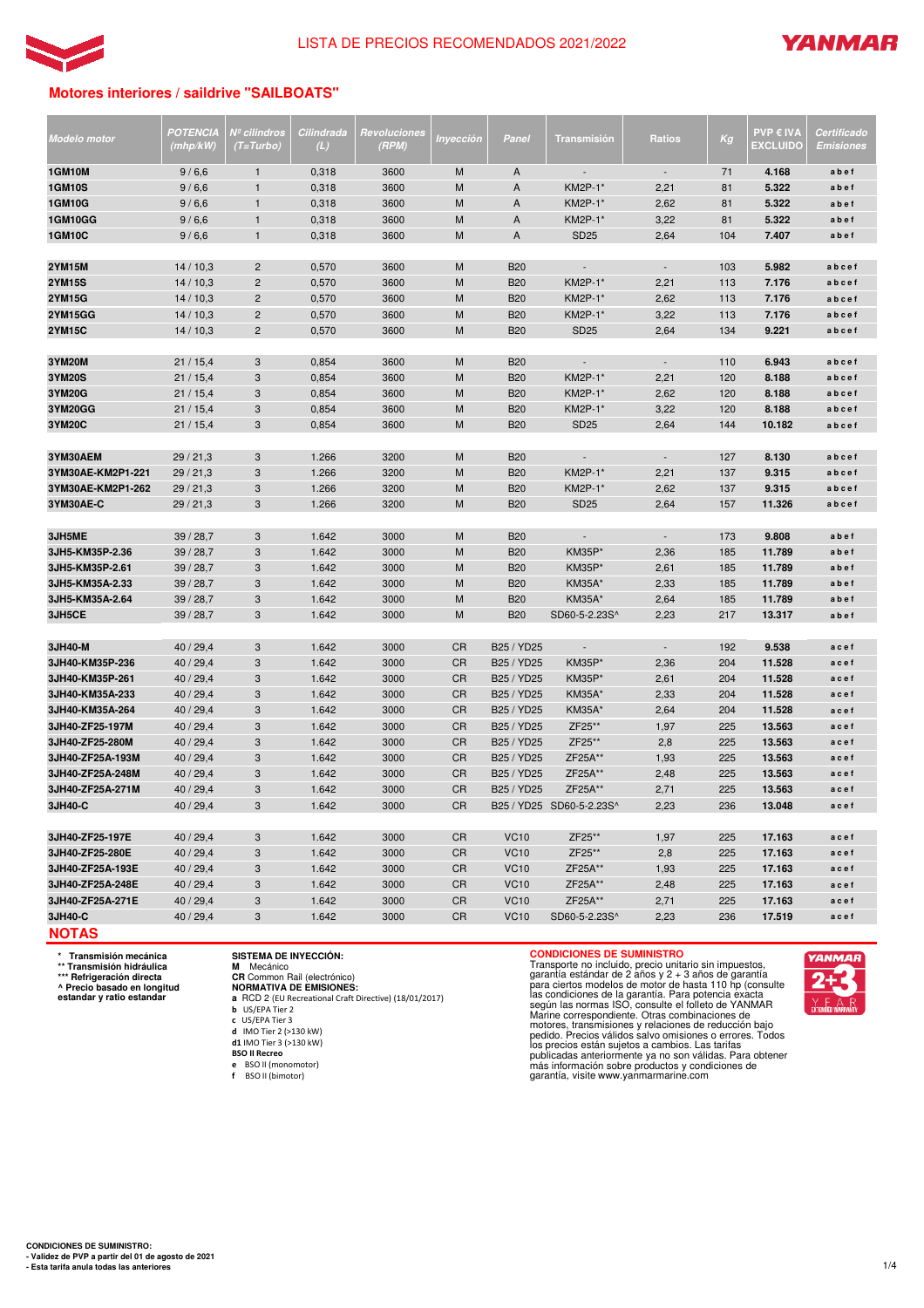

# **YANMAR**

| <b>Modelo motor</b> | POTENCIA<br>(mhp/kW) | Nº cilindros<br>(T=Turbo) | Cilindrada<br>(L) | Revoluciones<br>(RPM) | Inyección       | Panel                                         | <b>Transmisión</b>       | <b>Ratios</b>            | Kg  | <b>PVP € IVA</b><br><b>EXCLUIDO</b> | Certificado<br><b>Emisiones</b> |
|---------------------|----------------------|---------------------------|-------------------|-----------------------|-----------------|-----------------------------------------------|--------------------------|--------------------------|-----|-------------------------------------|---------------------------------|
| 4JH45-M             | 45/33,1              | $\overline{4}$            | 2.190             | 3000                  | <b>CR</b>       | B25 / YD25                                    | $\overline{a}$           | $\overline{\phantom{a}}$ | 220 | 10.566                              | abcef                           |
| 4JH45-KM35P-236     | 45/33,1              | $\overline{4}$            | 2.190             | 3000                  | <b>CR</b>       | B25 / YD25                                    | <b>KM35P*</b>            | 2,36                     | 235 | 12.681                              | abcef                           |
| 4JH45-KM35P-261     | 45/33,1              | $\overline{\mathbf{4}}$   | 2.190             | 3000                  | <b>CR</b>       | B25 / YD25                                    | <b>KM35P</b> *           | 2,61                     | 235 | 12.681                              | abcef                           |
| 4JH45-KM35A2-233    | 45/33,1              | $\overline{4}$            | 2.190             | 3000                  | <b>CR</b>       | B25 / YD25                                    | <b>KM35A</b> *           | 2,33                     | 235 | 12.681                              | abcef                           |
| 4JH45-KM35A2-264    | 45/33,1              | $\overline{\mathbf{4}}$   | 2.190             | 3000                  | <b>CR</b>       | B25 / YD25                                    | <b>KM35A</b> *           | 2,64                     | 235 | 12.681                              | abcef                           |
| 4JH45-KM4A1-214     | 45/33,1              | $\overline{\mathbf{4}}$   | 2.190             | 3000                  | CR              | B25 / YD25                                    | KM4A1                    | 2,14                     | 253 | 13.409                              | abcef                           |
| 4JH45-KM4A1-263     | 45/33,1              | $\overline{\mathbf{4}}$   | 2.190             | 3000                  | CR              | B25 / YD25                                    | KM4A1*                   | 2,63                     | 253 | 13.409                              | abcef                           |
| 4JH45-ZF30M-215     | 45/33,1              | $\overline{4}$            | 2.190             | 3000                  | CR              | B25 / YD25                                    | ZF30M*                   | 2,15                     | 243 | 14.148                              | abcef                           |
| 4JH45-ZF30M-270     | 45/33,1              | 4                         | 2.190             | 3000                  | CR              | B25 / YD25                                    | ZF30M                    | 2,7                      | 243 | 14.148                              | abcef                           |
| 4JH45-ZF25-197M     | 45/33,1              | $\overline{\mathbf{4}}$   | 2.190             | 3000                  | CR              | B <sub>25</sub> / Y <sub>D<sub>25</sub></sub> | ZF25**                   | 1,97                     | 253 | 14.594                              | abcef                           |
| 4JH45-ZF25-280M     | 45/33,1              | $\overline{\mathbf{4}}$   | 2.190             | 3000                  | <b>CR</b>       | B25 / YD25                                    | ZF25**                   | 2,8                      | 253 | 14.594                              | abcef                           |
| 4JH45-ZF25A-193M    | 45/33,1              | $\overline{4}$            | 2.190             | 3000                  | <b>CR</b>       | B25 / YD25                                    | ZF25A**                  | 1,93                     | 253 | 14.594                              | abcef                           |
| 4JH45-ZF25A-248M    | 45/33,1              | $\overline{4}$            | 2.190             | 3000                  | <b>CR</b>       | B25 / YD25                                    | ZF25A**                  | 2,48                     | 253 | 14.594                              | abcef                           |
| 4JH45-ZF25A-271M    | 45/33,1              | $\overline{4}$            | 2.190             | 3000                  | <b>CR</b>       | B25 / YD25                                    | ZF25A**                  | 2,71                     | 253 | 14.594                              | abcef                           |
| 4JH45-C             | 45/33,1              | $\overline{4}$            | 2.190             | 3000                  | <b>CR</b>       |                                               | B25 / YD25 SD60-5-2.23S^ | 2,23                     | 263 | 14.075                              | abcef                           |
| 4JH45-ZF25-197E     | 45/33,1              | $\overline{4}$            | 2.190             | 3000                  | <b>CR</b>       | <b>VC10</b>                                   | ZF25**                   | 1,97                     | 253 | 17721                               | abcef                           |
| 4JH45-ZF25-280E     | 45/33,1              | $\overline{\mathbf{4}}$   | 2.190             | 3000                  | CR              | <b>VC10</b>                                   | ZF25**                   | 2,8                      | 253 | 17721                               | abcef                           |
| 4JH45-ZF25A-193E    | 45/33,1              | $\overline{\mathbf{4}}$   | 2.190             | 3000                  | <b>CR</b>       | <b>VC10</b>                                   | ZF25A**                  | 1,93                     | 253 | 17721                               | abcef                           |
| 4JH45-ZF25A-248E    | 45/33,1              | $\overline{\mathbf{4}}$   | 2.190             | 3000                  | CR              | <b>VC10</b>                                   | ZF25A**                  | 2,48                     | 253 | 17721                               | abcef                           |
| 4JH45-ZF25A-271E    | 45/33,1              | $\overline{\mathbf{4}}$   | 2.190             | 3000                  | CR              | <b>VC10</b>                                   | ZF25A**                  | 2,71                     | 253 | 17721                               | abcef                           |
| 4JH45-C             | 45/33,1              | $\overline{4}$            | 2.190             | 3000                  | <b>CR</b>       | <b>VC10</b>                                   | SD60-5-2.23S^            | 2,23                     | 263 | 17452                               | abcef                           |
|                     |                      |                           |                   |                       |                 |                                               |                          |                          |     |                                     |                                 |
| 4JH57-M             | 57/41,9              | $\overline{4}$            | 2.190             | 3000                  | CR              | B25 / YD25                                    | $\overline{\phantom{a}}$ | $\overline{\phantom{a}}$ | 220 | 11.643                              | abcef                           |
| 4JH57-KM35A2-233    | 57/41,9              | $\overline{4}$            | 2.190             | 3000                  | CR              | B25 / YD25                                    | <b>KM35P*</b>            | 2,36                     | 235 | 13.733                              | abcef                           |
| 4JH57-KM35A2-264    | 57/41.9              | $\overline{4}$            | 2.190             | 3000                  | <b>CR</b>       | B <sub>25</sub> / Y <sub>D25</sub>            | <b>KM35P*</b>            | 2,61                     | 235 | 13.733                              | abcef                           |
| 4JH57-KM35P-236     | 57/41,9              | $\overline{4}$            | 2.190             | 3000                  | <b>CR</b>       | B25 / YD25                                    | <b>KM35A</b> *           | 2,33                     | 235 | 13.733                              | abcef                           |
| 4JH57-KM35P-261     | 57/41,9              | $\overline{\mathbf{4}}$   | 2.190             | 3000                  | <b>CR</b>       | B25 / YD25                                    | <b>KM35A</b> *           | 2,64                     | 235 | 13.733                              | abcef                           |
| 4JH57-KM4A1-214     | 57/41,9              | $\overline{4}$            | 2.190             | 3000                  | <b>CR</b>       | B25 / YD25                                    | KM4A1                    | 2,14                     | 253 | 13.966                              | abcef                           |
| 4JH57-KM4A1-263     | 57/41,9              | $\overline{4}$            | 2.190             | 3000                  | <b>CR</b>       | B25 / YD25                                    | <b>KM4A1</b> *           | 2,63                     | 253 | 13.966                              | abcef                           |
| 4JH57-ZF30M-215     | 57/41,9              | $\overline{4}$            | 2.190             | 3000                  | CR              | B25 / YD25                                    | ZF30M*                   | 2,15                     | 243 | 14.725                              | abcef                           |
| 4JH57-ZF30M-270     | 57/41,9              | $\overline{\mathbf{4}}$   | 2.190             | 3000                  | CR              | B25 / YD25                                    | ZF30M*                   | 2,7                      | 243 | 14.725                              | abcef                           |
| 4JH57-ZF25-197M     | 57/41,9              | $\overline{4}$            | 2.190             | 3000                  | <b>CR</b>       | B25 / YD25                                    | ZF25**                   | 1,97                     | 253 | 15.606                              | abcef                           |
| 4JH57-ZF25-280M     | 57/41,9              | 4                         | 2.190             | 3000                  | CR              | B25 / YD25                                    | ZF25**                   | 2,8                      | 253 | 15.606                              | abcef                           |
| 4JH57-ZF25A-193M    | 57/41,9              | $\overline{\mathbf{4}}$   | 2.190             | 3000                  | <b>CR</b>       | B25 / YD25                                    | ZF25A**                  | 1,93                     | 253 | 15.606                              | abcef                           |
| 4JH57-ZF25A-248M    | 57/41,9              | $\overline{4}$            | 2.190             | 3000                  | <b>CR</b>       | B25 / YD25                                    | ZF25A**                  | 2,48                     | 253 | 15.606                              | abcef                           |
| 4JH57-ZF25A-271M    | 57/41,9              | $\overline{\mathbf{4}}$   | 2.190             | 3000                  | <b>CR</b><br>CR | B25 / YD25                                    | ZF25A**                  | 2,71                     | 253 | 15.606                              | abcef                           |
| 4JH57-C             | 57/41,9              | $\overline{\mathbf{4}}$   | 2.190             | 3000                  |                 |                                               | B25 / YD25 SD60-5-2.23S^ | 2,23                     | 263 | 15.152                              | abcef                           |
| 4JH57-ZF25-197E     | 57/41,9              | 4                         | 2.190             | 3000                  | <b>CR</b>       | <b>VC10</b>                                   | ZF25**                   | 1,97                     | 253 | 18702                               | abcef                           |
| 4JH57-ZF25-280E     | 57/41,9              | $\overline{4}$            | 2.190             | 3000                  | CR              | <b>VC10</b>                                   | ZF25**                   | 2,8                      | 253 | 18702                               | abcef                           |
| 4JH57-ZF25A-193E    | 57/41,9              | $\overline{\mathbf{4}}$   | 2.190             | 3000                  | CR              | <b>VC10</b>                                   | ZF25A**                  | 1,93                     | 253 | 18702                               | abcef                           |
| 4JH57-ZF25A-248E    | 57/41,9              | $\overline{4}$            | 2.190             | 3000                  | <b>CR</b>       | <b>VC10</b>                                   | ZF25A**                  | 2,48                     | 253 | 18702                               | abcef                           |
| 4JH57-ZF25A-271E    | 57/41,9              | 4                         | 2.190             | 3000                  | <b>CR</b>       | <b>VC10</b>                                   | ZF25A**                  | 2,71                     | 253 | 18702                               | abcef                           |
| 4JH57-C             | 57/41,9              | $\overline{4}$            | 2.190             | 3000                  | CR              | <b>VC10</b>                                   | SD60-5-2.23S^            | 2,23                     | 263 | 18529                               | abcef                           |
| <b>NOTAS</b>        |                      |                           |                   |                       |                 |                                               |                          |                          |     |                                     |                                 |

**\* Transmisión mecánica**

**\*\* Transmisión hidráulica \*\*\* Refrigeración directa**

**^ Precio basado en longitud estandar y ratio estandar**

# **SISTEMA DE INYECCIÓN:**

**M** Mecánico<br>**CR** Common Rail (electrónico)<br>**NORMATIVA DE EMISIONES:<br><b>a** RCD 2 (EU Recreational Craft Directive) (18/01/2017)<br>b US/EPA Tier 2

- **c** US/EPA Tier 3
- **d** IMO Tier 2 (>130 kW) **d1** IMO Tier 3 (>130 kW)

**BSO II Recreo**

- 
- **e** BSO II (monomotor) **f** BSO II (bimotor)

**CONDICIONES DE SUMINISTRO**<br>Transporte no incluido, precio unitario sin impuestos,<br>garantía estándar de 2 años y 2 + 3 años de garantía<br>para ciertos modelos de motor de hasta 110 hp (consulte<br>las condiciones de la garantía

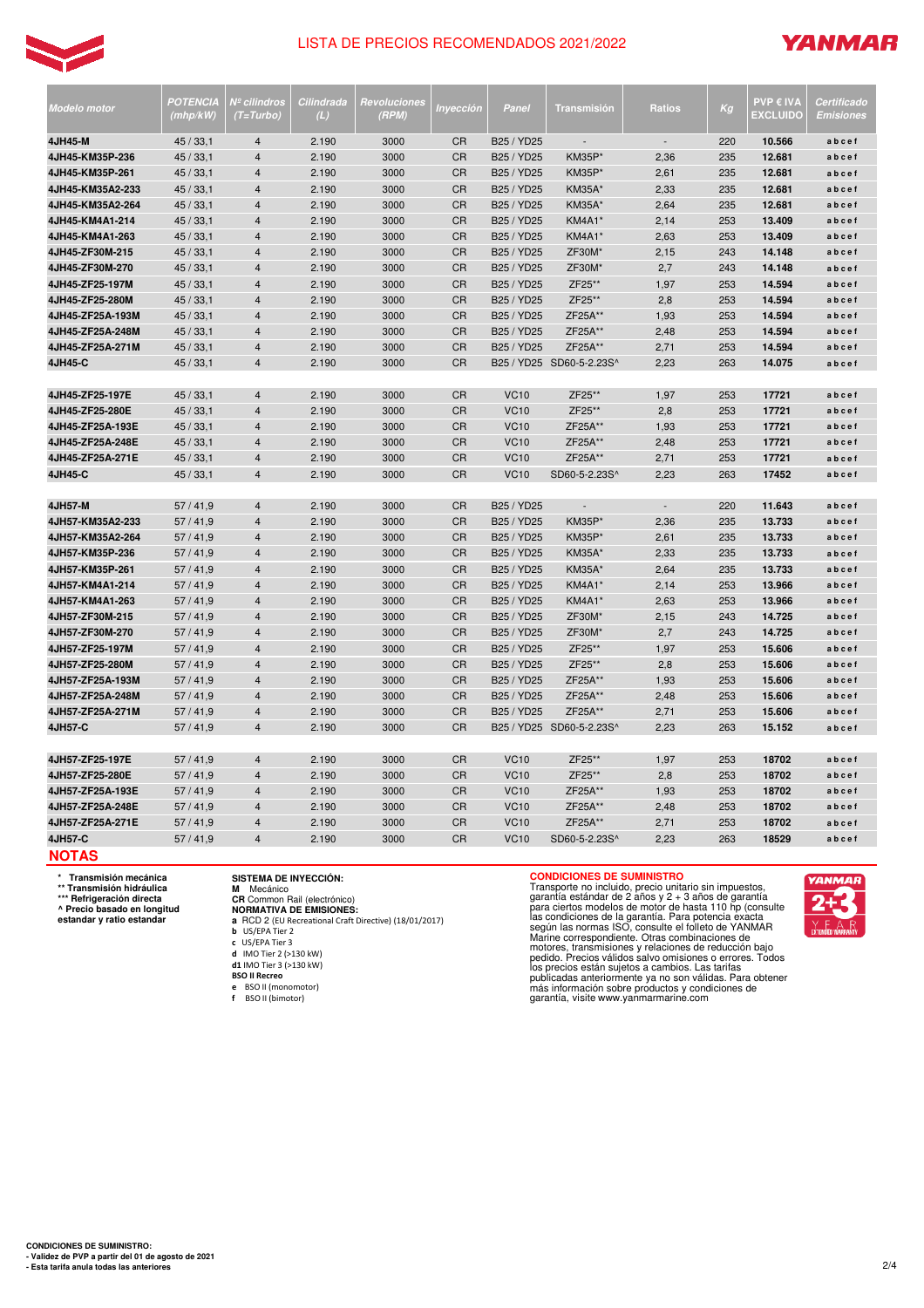

# **YANMAR**

|                                      | POTENCIA           | Nº cilindros | Cilindrada     | Revoluciones |                        |                            |                          |               |            | <b>PVP € IVA</b> | Certificado    |
|--------------------------------------|--------------------|--------------|----------------|--------------|------------------------|----------------------------|--------------------------|---------------|------------|------------------|----------------|
| Modelo motor                         | (mhp/kW)           | $(T=Turbo)$  | (L)            | (RPM)        | Inyección              | Panel                      | <b>Transmisión</b>       | <b>Ratios</b> | Kg         | <b>EXCLUIDO</b>  | Emisiones      |
| 4JH80-M                              | 80/58,8            | 4T           | 1.995          | 3200         | CR                     | B25 / YD25                 | $\overline{\phantom{a}}$ |               | 229        | 14.133           | abcef          |
| 4JH80-KM4A2-147                      | 80/58,8            | 4T           | 1.995          | 3200         | <b>CR</b>              | B25 / YD25                 | KM4A2*                   | 1,47          | 263        | 17.063           | abcef          |
| 4JH80-KM4A2-214                      | 80/58,8            | 4T           | 1.995          | 3200         | <b>CR</b>              | B25 / YD25                 | <b>KM4A2*</b>            | 2,14          | 263        | 17.063           | abcef          |
| 4JH80-KM4A2-263                      | 80/58,8            | 4T           | 1.995          | 3200         | <b>CR</b>              | B25 / YD25                 | <b>KM4A2*</b>            | 2,63          | 263        | 17.063           | abcef          |
| 4JH80-ZF30M-215                      | 80/58,8            | 4T           | 1.995          | 3200         | <b>CR</b>              | B25 / YD25                 | ZF30M*                   | 2,15          | 254        | 17.276           | abcef          |
| 4JH80-ZF30M-270                      | 80/58,8            | 4T           | 1.995          | 3200         | <b>CR</b>              | B25 / YD25                 | ZF30M*                   | 2,7           | 254        | 17.276           | abcef          |
| 4JH80-KMH4A-204                      | 80/58,8            | 4T           | 1.995          | 3200         | <b>CR</b>              | B25 / YD25                 | KMH4A**                  | 2,04          | 256        | 17.853           | abcef          |
| 4JH80-KMH4A-245                      | 80/58,8            | 4T           | 1.995          | 3200         | <b>CR</b>              | B25 / YD25                 | KMH4A**                  | 2,45          | 256        | 17.853           | abcef          |
| 4JH80-ZF25-197M                      | 80/58,8            | 4T           | 1.995          | 3200         | <b>CR</b>              | B25 / YD25                 | ZF25**                   | 1,97          | 259        | 18.227           | abcef          |
| 4JH80-ZF25-280M                      | 80/58,8            | 4T           | 1.995          | 3200         | <b>CR</b>              | B25 / YD25                 | ZF25**                   | 2,8           | 259        | 18.227           | abcef          |
| 4JH80-ZF25A-193M                     | 80/58,8            | 4T           | 1.995          | 3200         | <b>CR</b>              | B25 / YD25                 | ZF25A**                  | 1,93          | 259        | 18.227           | abcef          |
| 4JH80-ZF25A-248M                     | 80/58,8            | 4T           | 1.995          | 3200         | <b>CR</b>              | B25 / YD25                 | ZF25A**                  | 2,48          | 259        | 18.227           | abcef          |
| 4JH80-ZF25A-271M                     | 80/58,8            | 4T           | 1.995          | 3200         | <b>CR</b>              | B25 / YD25                 | ZF25A**                  | 2,71          | 259        | 18.227           | abcef          |
| <b>4JH80-VM</b>                      | 80/58,8            | 4T           | 1.995          | 3200         | <b>CR</b>              | B25 / YD25                 | KMH50V                   | 1,58          | 277        | 20.231           | abcef          |
| <b>4JH80-VM</b>                      | 80/58,8            | 4T           | 1.995          | 3200         | <b>CR</b>              | B25 / YD25                 | KMH50V                   | 2,08          | 277        | 20.231           | abcef          |
| 4JH80-VM                             | 80/58,8            | 4T           | 1.995          | 3200         | <b>CR</b>              | B25 / YD25                 | KMH50V                   | 2,47          | 277        | 20.231           | abcef          |
| 4JH80-C                              | 80/58,8            | 4T           | 1.995          | 3200         | <b>CR</b>              |                            | B25 / YD25 SD60-4-2.23S^ | 2,23          | 274        | 17.979           | abcef          |
|                                      |                    |              |                |              |                        |                            |                          |               |            |                  |                |
| 4JH80-ZF25-197E                      | 80/58,8            | 4T           | 1.995          | 3200         | <b>CR</b><br><b>CR</b> | <b>VC10</b><br><b>VC10</b> | ZF25**<br>ZF25**         | 1,97          | 259        | 21029            | abcef          |
| 4JH80-ZF25-280E                      | 80/58,8            | 4T           | 1.995          | 3200         |                        |                            | ZF25A**                  | 2,8           | 259        | 21029            | abcef          |
| 4JH80-ZF25A-193E                     | 80/58,8            | 4T           | 1.995          | 3200         | <b>CR</b><br><b>CR</b> | <b>VC10</b>                | ZF25A**                  | 1,93          | 259        | 21029            | abcef<br>abcef |
| 4JH80-ZF25A-248E<br>4JH80-ZF25A-271E | 80/58,8            | 4T<br>4T     | 1.995          | 3200         | <b>CR</b>              | <b>VC10</b>                | ZF25A**                  | 2,48          | 259<br>259 | 21029<br>21029   |                |
| <b>4JH80-VE</b>                      | 80/58,8            | 4T           | 1.995<br>1.995 | 3200<br>3200 | <b>CR</b>              | <b>VC10</b><br><b>VC10</b> | KMH50V                   | 2,71          | 277        | 22644            | abcef<br>abcef |
| <b>4JH80-VE</b>                      | 80/58,8<br>80/58,8 | 4T           | 1.995          | 3200         | <b>CR</b>              | <b>VC10</b>                | KMH50V                   | 1,22<br>1,58  | 277        | 22644            | abcef          |
| <b>4JH80-VE</b>                      | 80/58,8            | 4T           | 1.995          | 3200         | <b>CR</b>              | <b>VC10</b>                | KMH50V                   | 2,08          | 277        | 22644            | abcef          |
| 4JH80-VE                             | 80/58,8            | 4T           | 1.995          | 3200         | <b>CR</b>              | <b>VC10</b>                | KMH50V                   | 2,47          | 277        | 22644            | abcef          |
| 4JH80-C                              | 80/58,8            | 4T           | 1.995          | 3200         | <b>CR</b>              | <b>VC10</b>                | SD60-4-2.23S^            | 2,23          | 274        | 21788            | abcef          |
|                                      |                    |              |                |              |                        |                            |                          |               |            |                  |                |
| 4JH110-M                             | 110/80,9           | 4T           | 1.995          | 3200         | <b>CR</b>              | B25 / YD25                 |                          |               | 257        | 16.758           | abcef          |
| 4JH110-KM4A2-147                     | 110/80,9           | 4T           | 1.995          | 3200         | <b>CR</b>              | B25 / YD25                 | <b>KM4A2*</b>            | 1,47          | 257        | 19.847           | abcef          |
| 4JH110-KM4A2-214                     | 110/80,9           | 4T           | 1.995          | 3200         | <b>CR</b>              | B25 / YD25                 | <b>KM4A2*</b>            | 2,14          | 257        | 19.847           | abcef          |
| 4JH110-KM4A2-263                     | 110/80,9           | 4T           | 1.995          | 3200         | <b>CR</b>              | B25 / YD25                 | <b>KM4A2*</b>            | 2,63          | 257        | 19.847           | abcef          |
| 4JH110-ZF25-197M                     | 110/80,9           | 4T           | 1.995          | 3200         | <b>CR</b>              | B25 / YD25                 | ZF25**                   | 1,97          | 257        | 20.292           | abcef          |
| 4JH110-ZF25-280M                     | 110/80,9           | 4T           | 1.995          | 3200         | <b>CR</b>              | B25 / YD25                 | ZF25**                   | 2,8           | 257        | 20.292           | abcef          |
| 4JH110-ZF25A-193M                    | 110/80,9           | 4T           | 1.995          | 3200         | <b>CR</b>              | B25 / YD25                 | ZF25A**                  | 1,93          | 259        | 20.292           | abcef          |
| 4JH110-ZF25A-229M                    | 110/80,9           | 4T           | 1.995          | 3200         | <b>CR</b>              | B25 / YD25                 | ZF25A**                  | 2,29          | 259        | 20.292           | abcef          |
| 4JH110-ZF25A-248M                    | 110/80,9           | 4T           | 1.995          | 3200         | <b>CR</b>              | B25 / YD25                 | ZF25A**                  | 2,48          | 259        | 20.292           | abcef          |
| 4JH110-ZF25A-271M                    | 110/80,9           | 4T           | 1.995          | 3200         | <b>CR</b>              | B25 / YD25                 | ZF25A**                  | 2,71          | 259        | 20.292           | abcef          |
| 4JH110-KMH4A-204                     | 110/80,9           | 4T           | 1.995          | 3200         | <b>CR</b>              | B25 / YD25                 | KMH4A**                  | 2,04          | 261        | 20.677           | abcef          |
| 4JH110-KMH4A-245                     | 110/80.9           | 4T           | 1.995          | 3200         | <b>CR</b>              | B25 / YD25                 | KMH4A**                  | 2,45          | 261        | 20.677           | abcef          |
| 4JH110-VM                            | 110/80,9           | 4T           | 1.995          | 3200         | <b>CR</b>              | B25 / YD25                 | KMH50V                   | 1,22          | 305        | 22.296           | abcef          |
| 4JH110-VM                            | 110/80,9           | 4T           | 1.995          | 3200         | CR                     | B25 / YD25                 | KMH50V                   | 1,58          | 305        | 22.296           | abcef          |
| 4JH110-VM                            | 110/80,9           | 4T           | 1.995          | 3200         | <b>CR</b>              | B25 / YD25                 | KMH50V                   | 2,08          | 305        | 22.296           | abcef          |
| 4JH110-VM                            | 110/80,9           | 4T           | 1.995          | 3200         | <b>CR</b>              | B25 / YD25                 | KMH50V                   | 2,47          | 305        | 21.181           | abcef          |
| 4JH110-ZF25-197E                     | 110/80,9           | 4T           | 1.995          | 3200         | <b>CR</b>              | <b>VC10</b>                | ZF25**                   | 1,97          | 257        | 22990            | abcef          |
| 4JH110-ZF25-280E                     | 110/80,9           | 4T           | 1.995          | 3200         | <b>CR</b>              | <b>VC10</b>                | ZF25**                   |               | 257        | 22990            | abcef          |
| 4JH110-ZF25A-193E                    | 110/80,9           | 4T           | 1.995          | 3200         | <b>CR</b>              | <b>VC10</b>                | ZF25A**                  | 2,8<br>1,93   | 259        | 22990            | abcef          |
| 4JH110-ZF25A-229E                    | 110/80,9           | 4T           | 1.995          | 3200         | <b>CR</b>              | <b>VC10</b>                | ZF25A**                  | 2,29          | 259        | 22990            | abcef          |
| 4JH110-ZF25A-248E                    | 110/80,9           | 4T           | 1.995          | 3200         | <b>CR</b>              | <b>VC10</b>                | ZF25A**                  | 2,48          | 259        | 22990            | abcef          |
| 4JH110-ZF25A-271E                    | 110/80,9           | 4T           | 1.995          | 3200         | <b>CR</b>              | <b>VC10</b>                | ZF25A**                  | 2,71          | 259        | 22990            | abcef          |
| 4JH110-VE                            | 110/80,9           | 4T           | 1.995          | 3200         | CR                     | <b>VC10</b>                | KMH50V                   | 1,22          | 305        | 24606            | abcef          |
| 4JH110-VE                            | 110/80,9           | 4T           | 1.995          | 3200         | <b>CR</b>              | <b>VC10</b>                | KMH50V                   | 1,58          | 305        | 24606            | abcef          |
| 4JH110-VE                            | 110/80,9           | 4T           | 1.995          | 3200         | <b>CR</b>              | <b>VC10</b>                | KMH50V                   | 2,08          | 305        | 24606            | abcef          |
| 4JH110-VE                            | 110/80,9           | 4T           | 1.995          | 3200         | <b>CR</b>              | <b>VC10</b>                | KMH50V                   | 2,47          | 305        | 24606            | abcef          |
|                                      |                    |              |                |              |                        |                            |                          |               |            |                  |                |

**NOTAS** 

**\* Transmisión mecánica \*\* Transmisión hidráulica \*\*\* Refrigeración directa**

**^ Precio basado en longitud estandar y ratio estandar**

**NORMATIVA DE EMISIONES: a** RCD 2 (EU Recreational Craft Directive) (18/01/2017)

**b** US/EPA Tier 2 **c** US/EPA Tier 3

**d** IMO Tier 2 (>130 kW) **d1** IMO Tier 3 (>130 kW)

**SISTEMA DE INYECCIÓN: M** Mecánico **CR** Common Rail (electrónico)

**BSO II Recreo e** BSO II (monomotor)

**CONDICIONES DE SUMINISTRO**<br>Transporte no incluido, precio unitario sin impuestos,<br>garantía estándar de 2 años y 2 + 3 años de garantía<br>para ciertos modelos de motor de hasta 110 hp<br>(consulte las condiciones de la garantía